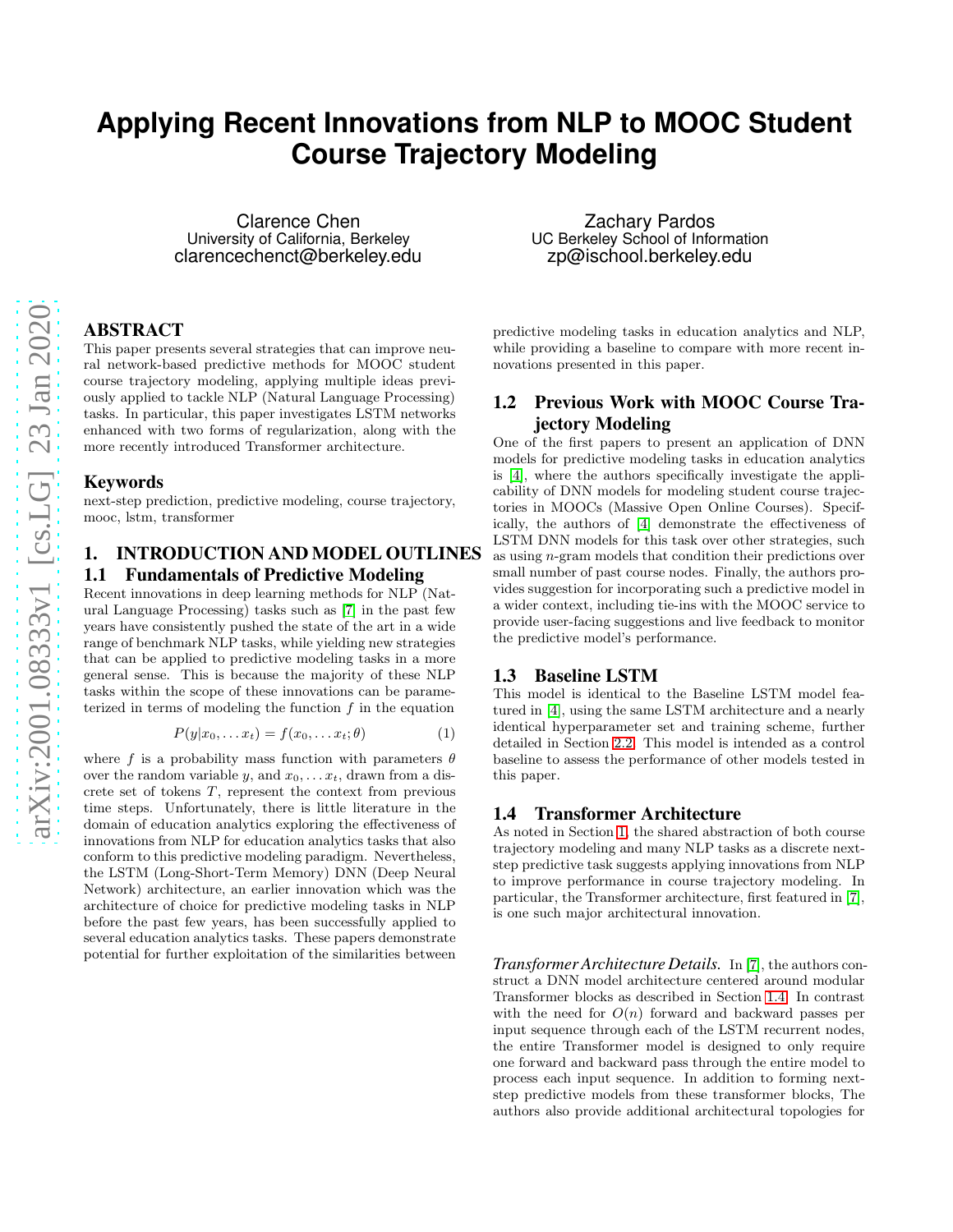models tailored to other tasks such as machine translation or text classification, emphasizing the applicability of the Transformer blocks for a diverse array of NLP tasks. Please refer to [\[7\]](#page-4-0) for more information about the composition of a Transformer-based next step predictive mode.

<span id="page-1-0"></span>*Multi-Head Dot-Product Self-Attention.* The multi-head dot product self-attention mechanism is the core architectural innovation which enables a Transformer block to fit to temporal correlations present in the training set in one forward and backward pass. On an abstract level, the operation used by the dot product self-attention mechanism with h heads to compute temporal correlations is the the scaled and masked outer product of each  $k_i, q_i : i \in \{1, ..., h\}$ (derived from the input tensor  $x \in \mathbb{R}^n \times \mathbb{R}^d$ ) as shown in Equation [\(2\)](#page-1-1):

$$
t_i = \text{softmax}\left(\frac{\text{mask}(k_i q_i^{\top})}{\sqrt{\lfloor d/h \rfloor}}\right)
$$
 (2)

The results  $t_i \in \mathbb{R}^n \times \mathbb{R}^n : i \in \{1, ..., h\}$  then directly capture how the features of each  $k_i$  and  $q_i$  are correlated over each pair of time steps in the input sequence. Note that the operator mask( $\cdot$ ) in Equation [\(2\)](#page-1-1) zeros out lower triangular entries in  $k_i q_i^{\dagger} \in \mathbb{R}^n \times \mathbb{R}^n$ , corresponding to the dot product of features in  $q_i$  with features in  $k_i$  from previous time steps. Please refer to [\[7\]](#page-4-0) for more information about the multi-head dot product self-attention mechanism and the the Transformer block as a whole.

## 1.5 LSTM Enhancements

This section features two different enhancements featured in Kirill Mavreshko's <sup>[1](#page-1-2)</sup> implementation of a Transformer-based next-step predictive model that could be independently used with LSTM models to yield performance improvements for student course trajectory modeling in MOOCs. These enhancements have also been independently backed with theoretical justification and empirical experiments, demonstrating performance improvements in coordinated NLP tasks when applied to LSTM models, as further detailed in [\[2\]](#page-3-0) and [\[5\]](#page-4-2).

<span id="page-1-5"></span>*Confidence Penalty Term in Loss.* The baseline LSTM model already features some form of regularization, particularly dropout in the weights of the recurrent layers during training. However, for any classification task with a correct output label  $y_{true}$  in a set of possible labels T, examining the equation for the cross-entropy classification loss

$$
L(\theta) = -\log P(y_{true}; \theta) = -\log p_{true} \quad p_j = P(y_j; \theta) \,\forall j \in T
$$
\n(3)

suggests an additional regularization term that penalizes highly confident distributions to reduce overfitting. The confidence penalty uses  $H(p(y; \theta))$  as quantitative measure of confidence in a model's output distribution, where a higher value represents a lower level of confidence that the model predicts for each outcome  $j \in T$ . As a result, the new loss

function expands to

$$
L^*(\theta) = -\log p_{true} - \beta H(p(y; \theta)) = -\log p_{true} + \beta \sum_{j \in T} p_j \log p_j
$$
\n(4)

where  $\beta$  is a scalar hyperparameter weight for the Confidence Penalty loss term. For theoretical arguments and empirical evidence for adding a confidence penalty term, please refer to [\[5\]](#page-4-2).

<span id="page-1-4"></span>*Tied Embedding Layers.* Another opportunity to introduce additional regularization to any sort of discrete nextstep predictive model is found when examining the model's embedding and output layers, specifically

- The embedding layer L with dimension  $|T| \times d_{embed}$ , mapping input tokens in  $T$  to vectors in a latent feature space.
- <span id="page-1-1"></span>• The output layer W with dimension  $d_{final} \times |T|$ , mapping the final intermediate layer output h to an probability logit over the set of all input tokens  $T$ .

After enforcing the condition  $d_{embed} = d_{final}$  by inserting a feed-forward layer between the rest of the model and the output later, W is tied to the embedding layer L fixing  $W =$  $L^{\top}$ . For theoretical arguments and empirical evidence for the effectiveness of tying the output layer in this fashion, please refer to [\[2\]](#page-3-0).

# 2. EXPERIMENTS AND EMPIRICAL RE-SULTS

#### <span id="page-1-3"></span>2.1 Dataset Cleaning and Processing

#### *2.1.1 Procedures for Dataset Cleaning and Processing*

Given that the task of student course trajectory modeling requires predicting where a student will navigate next given the student's previous navigation patterns, extensive processing of raw MOOC server logs is required before any training can occur. This process is explained in great detail in [\[4\]](#page-4-1), with the main steps listed below:

- 1. Given the raw server log records, select the basic\_action column, timestamp, username, and title columns necessary to build unique course node tokens in step 3.
- 2. Filter out all log records except those with basic\_action label seq\_next, seq\_prev, or seq\_goto, representing the full set of navigation actions a student can take for each of the MOOCs.
- 3. Construct a unique positive integer token ID for each course node through concatenating each component of the full course path to construct a unique name for each course node, then assigning each unique name to the token ID.
- 4. Assemble the full sequence of navigation records for each user by grouping by user ID, then ordering within in each group by timestamp.

<span id="page-1-2"></span><sup>1</sup>Copyright 2018 by Kirill Mavreshko. Source code at https://github.com/kpot/keras-transformer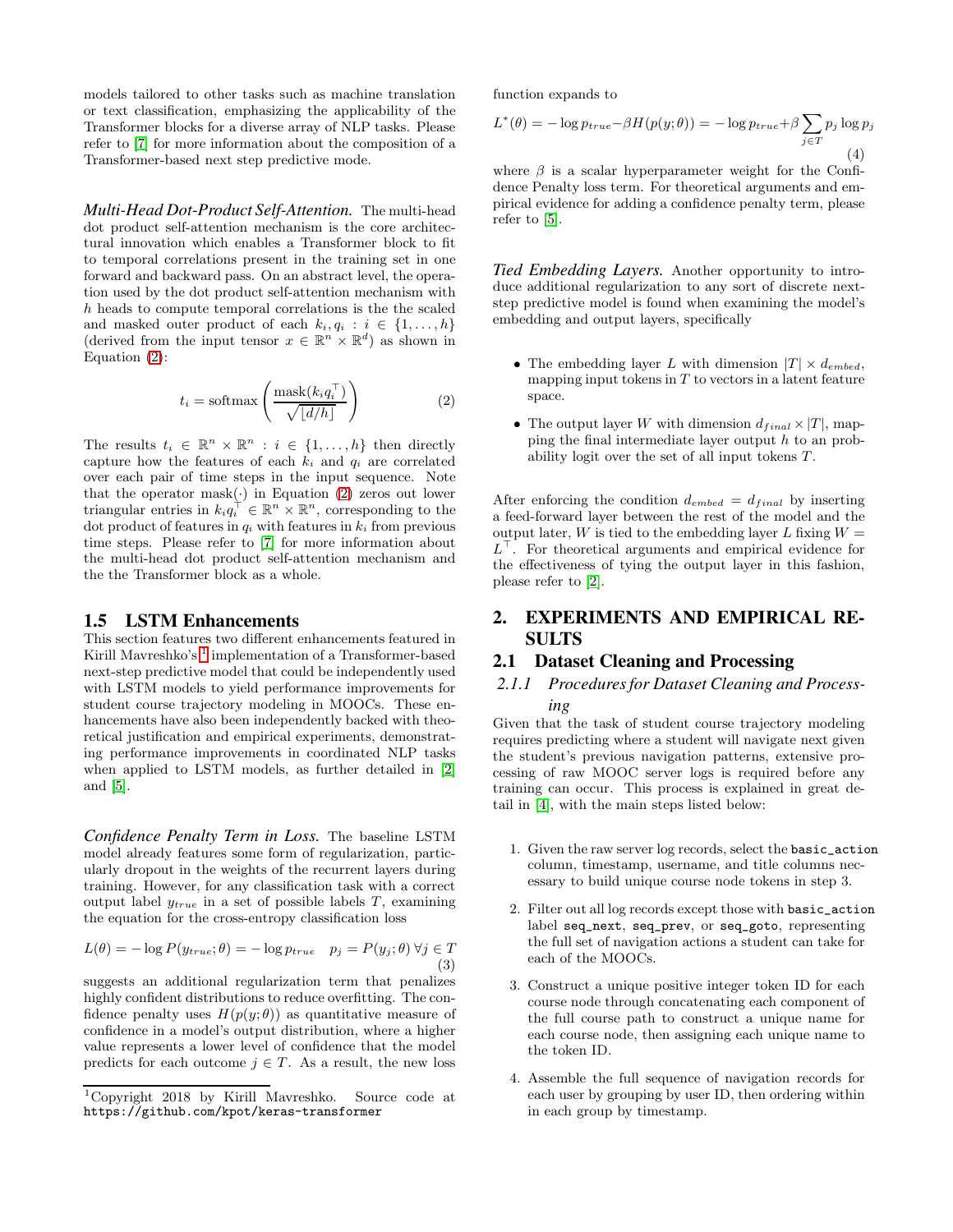<span id="page-2-1"></span>Table 1: MOOC Course Trajectory Dataset Summary Statistics

| Institution | Course         | Term     | Nodes | $_{\rm Users}$ |
|-------------|----------------|----------|-------|----------------|
| Delta X     | <b>AE1110X</b> | Fa. 2015 | 291   | 14496          |
| <b>UCBX</b> | EE40LX         | Fa. 2015 | 287   | 30633          |
| <b>UCBX</b> | Fin101X        | Sp. 2016 | 114   | 2951           |
| <b>UCBX</b> | ColWri2.2X     | Sp. 2016 | 54    | 40698          |
| <b>UCBX</b> | CS169.2X       | Sp. 2016 | 204   | 940            |
| <b>UCBX</b> | Policv01X      | Sp. 2016 | 129   | 1804           |

<span id="page-2-2"></span>Table 2: Main Hyperparameters by Architecture Type

| Architecture Type      | <b>LSTM</b> | Transformer |
|------------------------|-------------|-------------|
| Max. Seq. Length       | 256         | 256         |
| Main Layer Width       | 128         | 128         |
| Layer/Block Count      | 2           | 2           |
| <b>Attention Heads</b> | N/A         |             |
| Optimizer              | Adam        | Adam        |
| Learning Rate          | 0.01        | 0.0005      |
| Batch Size             | 128         | 64          |

5. Prepend the token ID representing the course homepage to every sequence that does not already begin with this token ID, then pad or truncate of the resulting sequences to the maximum sequence length, adding 0 tokens if necessary.

#### *2.1.2 Additional Notes on Dataset Selection*

In [\[4\]](#page-4-1), additional criteria are included for selecting courses used to demonstrate the utility of a student course trajectory model, including approximating of the entropy of each dataset as a set of discrete random processes via fitting a HMM (Hidden Markov Model) to each dataset. For the experiments in this paper, limited access to MOOC trajectory records preempts the utility of filtering out datasets with low entropy over all course sequences. Table [1](#page-2-1) provides summary statistics for the six courses chosen for this paper, hailing from the MOOC offerings of these two universities:

- DelftX from the Delft University of Technology in Delft, Netherlands
- UCBX from the University of California, Berkeley in Berkeley, California

#### <span id="page-2-0"></span>2.2 Hyperparameters and Training Context

All training and evaluation was completed on a remote Linux server CPU equipped with 2 GeForce Titan X GPUs (Graphics Processing Units). The script for training and evaluation is written in Python 3 using the Keras [\[1\]](#page-3-1) deep learning API over a Tensorflow backend. Table [2](#page-2-2) provides the full set of hyperparameters used for training and evaluating each model on each course record dataset. As the goal of this paper is to demonstrate specific differences in model architecture and training that lead to performance gains relative to the earlier results, hyperparameter tuning was not done for any of the LSTM models to facilitate comparison with results in [\[3\]](#page-3-2). Additionally, minimal hyperparameter tuning was done on for the Transformer models in order to minimize the risk of overfitting to the datasets for each course.

*Simultaneous Fitting to Multiple Datasets.* Since records from each of the 6 courses were processed as described in Section [2.1](#page-1-3) independently, attempting to fit models on multiple courses would result in collisions between different sets of course node tokens. Nonetheless, building a predictive model that can fit to datasets from a wide range of courses is a well-defined area for future research.

#### 2.3 Empirical Results

TTable [3](#page-3-3) presents summary statistics for each model's final test accuracy and total training time per batch for each of the six datasets listed in Table [1.](#page-2-1) Table [4](#page-3-4) presents additional metrics for the Transformer model pertinent to the analysis in Section [2.4.3.](#page-2-3) All statistics in both Table [3](#page-3-3) and Table [4](#page-3-4) are recorded using the default set of Keras command line logging tools.  $\frac{2}{3}$  $\frac{2}{3}$  $\frac{2}{3}$ 

#### 2.4 Analysis and Further Considerations

## *2.4.1 Baseline LSTM Comparison with Previous Results*

At face value, the results for the Baseline LSTM model corroborate those presented in [\[4\]](#page-4-1), with the caveat that average accuracy metrics reported in [\[4\]](#page-4-1) are calculated in a different fashion that effectively gives more weight to correctly predicting tokens that occur in shorter course trajectory sequences.

## *2.4.2 Comparison of Final Test Accuracy Between Models*

Table [3](#page-3-3) and Table [4](#page-3-4) show that the Transformer model achieves an average final test accuracy of around 63 percent, approximately on par with the average final test accuracy of both LSTM models without tied embeddings, in contrast with a marginally yet consistently higher 64 percent average for the LSTM models that use Tied Embeddings (as described in Section [1.5\)](#page-1-4). On the other hand, including the Confidence Penalty (as described in Section [1.5\)](#page-1-5) does not provide any meaningful improvement in final test accuracy for any of the six datasets. As the training scheme for all models featured in this paper invoke early stopping after 3 epochs without improving validation loss, training any of the above models for more epochs will most likely lead to overfitting on the training set.

## <span id="page-2-3"></span>*2.4.3 Further Analysis of Final Test Accuracy for Transformer Models*

At a first glance, the final test accuracy results in Table [4](#page-3-4) seem to contradict Transformer models' considerable performance improvements over LSTM models demonstrated in [\[7\]](#page-4-0). Nevertheless, the largest dataset featured in this paper only includes 40,698 course trajectory sequences, which is multiple orders of magnitude smaller than the WMT machine translation datasets used in [\[7\]](#page-4-0) with millions of sentence pairs per language pair. This discrepancy in dataset size can cause overfitting for a particular deep learning architecture optimized to train with much larger datasets, even while controlling for model and training hyperparameters. Furthermore, the final training accuracies listed in Table [4](#page-3-4) suggest that the Transformer model has overfit to

<span id="page-2-4"></span><sup>2</sup>BaseLogger and ProbarLogger Callback utilities. [\[1\]](#page-3-1)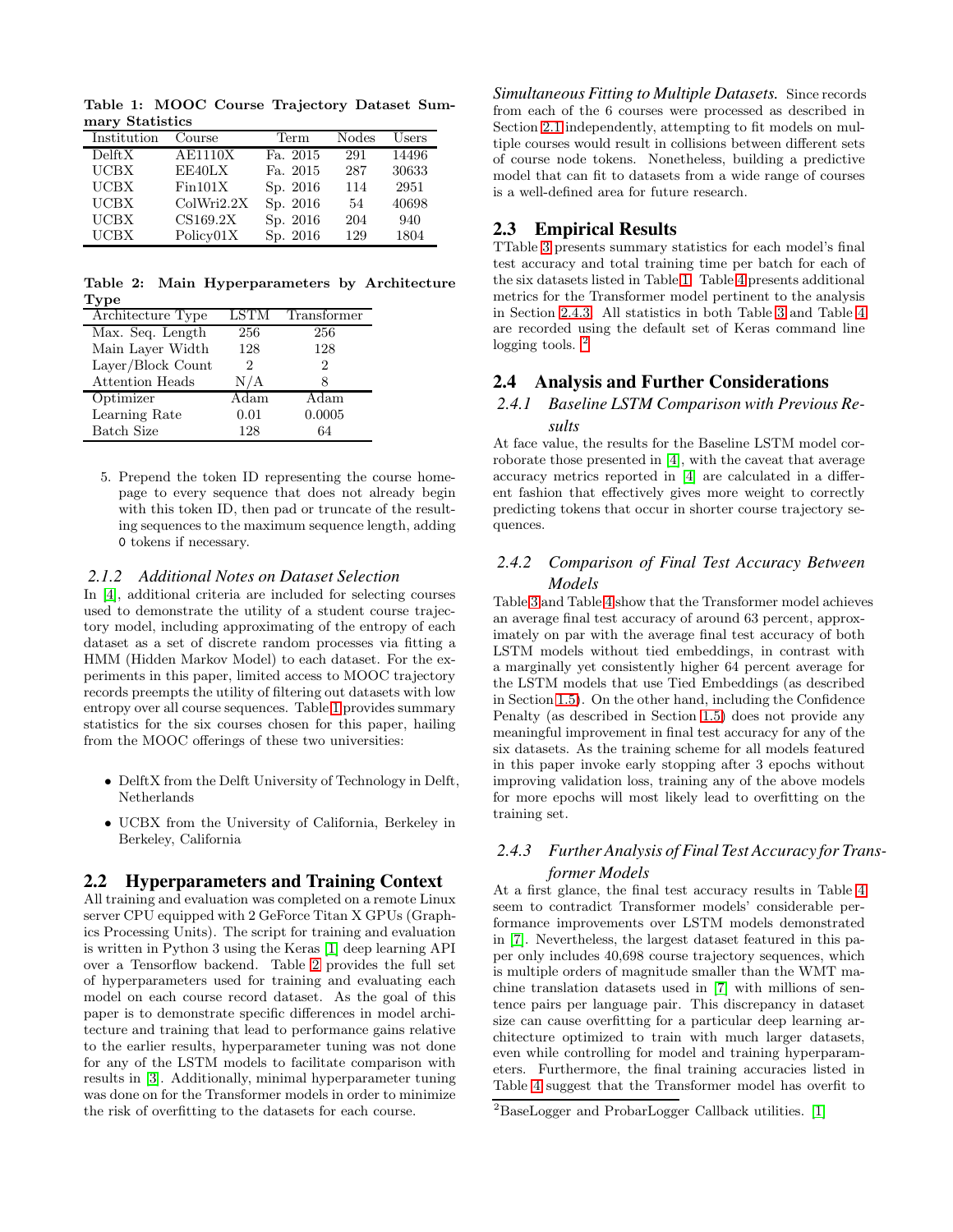| Table 3: Overall Performance Metrics by Architecture |                 |                                     |                                         |                 |                |
|------------------------------------------------------|-----------------|-------------------------------------|-----------------------------------------|-----------------|----------------|
| Model                                                |                 | Baseline LSTM LSTM w/ Conf. Penalty | LSTM $w/$ Tied Emb. LSTM $w/$ Both Enh. |                 | Transformer    |
| Final Test Accuracy                                  |                 |                                     |                                         |                 |                |
| Average                                              | 0.6373          | 0.6355                              | 0.6418                                  | 0.6388          | 0.6383         |
| Std. Dev.                                            | 0.05623         | 0.05558                             | 0.05728                                 | 0.05592         | 0.05455        |
|                                                      |                 |                                     | Training Time per Batch                 |                 |                |
| Average                                              | $35 \text{ ms}$ | $35 \text{ ms}$                     | $35 \text{ ms}$                         | $35 \text{ ms}$ | $2 \text{ ms}$ |
| Std Dev.                                             | $0.94$ ms       | $0.92$ ms                           | $0.89$ ms                               | $0.86$ ms       | $0.04$ ms      |

<span id="page-3-3"></span>Table 3: Overall Performance Metrics by Architecture

<span id="page-3-4"></span>Table 4: Additional Performance Metrics for the Transformer Model

|                           | Test Acc. | Train Acc. |
|---------------------------|-----------|------------|
| Average                   | 0.6307    | 0.6383     |
| <b>Standard Deviation</b> | 0.06081   | 0.05455    |
| Avg. for Large Datasets   | 0.6438    | 0.6411     |
| Avg. for Small Datasets   | 0.6175    | 0.6355     |

the smaller datasets in this paper despite the use of early stopping, particularly for the following two datasets from courses with fewer than 2,000 unique users as recorded in Table [1:](#page-2-1)

- UCBX CS169.2X with 904 unique users
- UCBX Policy01X with 1,804 unique users

In conclusion, these results provide evidence that Transformerbased models do not yield benefits in accuracy over LSTM models when trained with datasets of similar size to the MOOC course trajectory datasets featured in this paper, in contrast with the much larger datasets common to certain NLP tasks such as machine translation.

#### *2.4.4 Further Analysis of LSTM Enhancements*

Given that both the Tied Embedding Layers and the Confidence Penalty are theoretically motivated by a search for new forms of model regularization, the empirical results in Table [3](#page-3-3) indicate the Tied Embeddings are a marginally more effective form of regularization than the Confidence Penalty for this task. Furthermore, since the Tied Embedding enhancement specifically targets the input embedding and output layers of a discrete next-step predictive model for regularization in contrast to the Confidence Penalty altering the entire model's loss function, the embedding and output layers of each of the LSTM models play a disproportionately important role in the model's performance as a whole for this task.

#### *2.4.5 Analysis of Training Time Results*

In addition to large improvements in final test accuracies for all six datasets, the results in Table [3](#page-3-3) and Table [4](#page-3-4) also suggest that the Transformer model outperforms all types of LSTM models by more than an order of magnitude with respect to total training time per batch. Given that both the LSTM and Transformer models are built to accommodate a maximum sequence length of 256 as indicated in Table [2,](#page-2-2) the results in Table [4](#page-3-4) are consistent with the reduced number of training passes through the model's computational graph

per input sequence, as encapsulated in the Transformer architecture's design goals from Section [1.4.](#page-0-1)

# 2.5 Directions for Future Research

#### *2.5.1 Task-Specific Model Enhancements*

As mentioned in multiple sections of this paper, certain taskspecific strategies for improving performance on MOOC course trajectory prediction covered in [\[4\]](#page-4-1) are not investigated in this paper, even if applying these strategies in conjunction impact performance in a noteworthy manner. Some of these additional strategies used to improve performance on these two tasks include:

- Calculating the entropy of each dataset's best-fit HMM transition matrix as a criterion for selecting MOOC course trajectory datasets used to evaluate the enhanced LSTM and Transformer models.
- Incorporating auxiliary data inputs, including the time difference between course navigation actions, into evaluating the benefits of enhanced LSTM models and Transformer models over baseline results from [\[4\]](#page-4-1).

#### *2.5.2 Model Pre-Training and Multitask Learning*

Another more ambitious goal for further research involves constructing one model that can provide meaningful predictions for multiple tasks with minimal training needs. Given the wide applicability of models with generalized predictive modeling capabilities, this model would most likely incorporate innovations originally designed to provide multitask capabilities for NLP applications. For example, [\[6\]](#page-4-3) presents a NLP model that is first trained to perform a next-word prediction task on large text datasets before undergoing fine-tune training for more specific downstream NLP tasks, which include tasks such as text classification, sentence embedding, question answering and free-form text generation. In the context of education analytics tasks, an analogous suite of tasks for such a model could include modeling overall course performance and individualized suggestions for instructors assisting students with course material.

## <span id="page-3-1"></span>3. REFERENCES

- <span id="page-3-0"></span>[1] F. Chollet et al. Keras. <https://keras.io>, 2015.
- [2] H. Inan, K. Khosravi, and R. Socher. Tying word vectors and word classifiers: A loss framework for language modeling. *arXiv preprint arXiv:arXiv:1611.01462*, 2016.
- <span id="page-3-2"></span>[3] Z. Pardos, Z. Fan, and W. Jiang. *Connectionist recommendation in the wild: On the utility and scrutability of neural networks for personalized course*